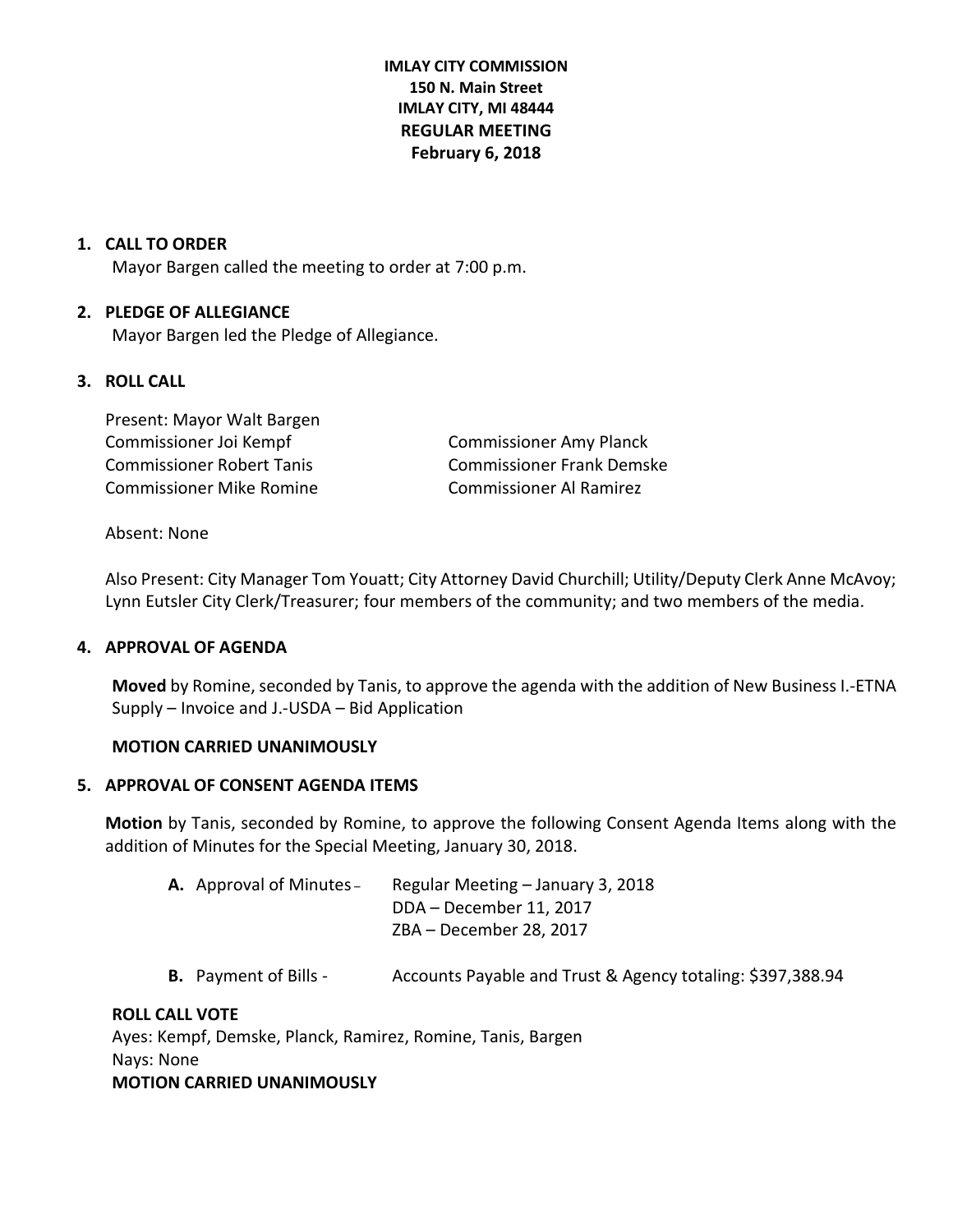# **6. CITIZENS FROM THE FLOOR**

Allen Rosenbaum – Making a recommendation to put a left turn arrow at the Intersection of Imlay City Road and Van Dyke.

Scott Stone – Concerned about the lack of road markings at Van Dyke and 4<sup>th</sup> St. Youatt has spoken to MDOT and as soon as we can get a couple of dry days, they will repaint the lines.

Stu Davis and Ted Sadler had the same concerns as Scott Stone.

# **7. OLD BUSINESS**

# **A. Spicer Final Payment – Median/Gateway Landscaping Design**

B. **Motion** by Romine, seconded by Kempf, to approve the final payment to Spicer for the Median/Gateway Landscaping Design in the amount of \$877.00.

# **ROLL CALL VOTE**

Ayes: Planck, Kempf, Romine, Demske, Ramirez, Tanis, Bargen Nays: None **MOTION CARRIED UNANIMOUSLY**

# **8. NEW BUSINESS**

# **A. Spicer Payment – Water System Asset Management Plan**

**Motion** by Tanis, seconded by Romine, to approve the final payment to Spicer for the Water Asset Management Plan in the amount of \$4,071.50.

# **ROLL CALL VOTE**

Ayes: Planck, Kempf, Romine, Demske, Ramirez, Tanis, Bargen Nays: None **MOTION CARRIED UNANIMOUSLY**

**B. Imlay Place Condominium Association** – Letter requesting a variance to allow for a private well for irrigation. Also a reduction in the Property Taxes for services they do not use such as snow removal, street cleaning, leaf pickup. Also requesting full tax relief from the Road Millage.

Youatt has met with them and corresponded by letter, advising them that the City Ordinance does not allow for a well and that a reduction/relief from the Road Millage Property Taxes would not be possible as the Millage covers usage of all roads in Imlay City.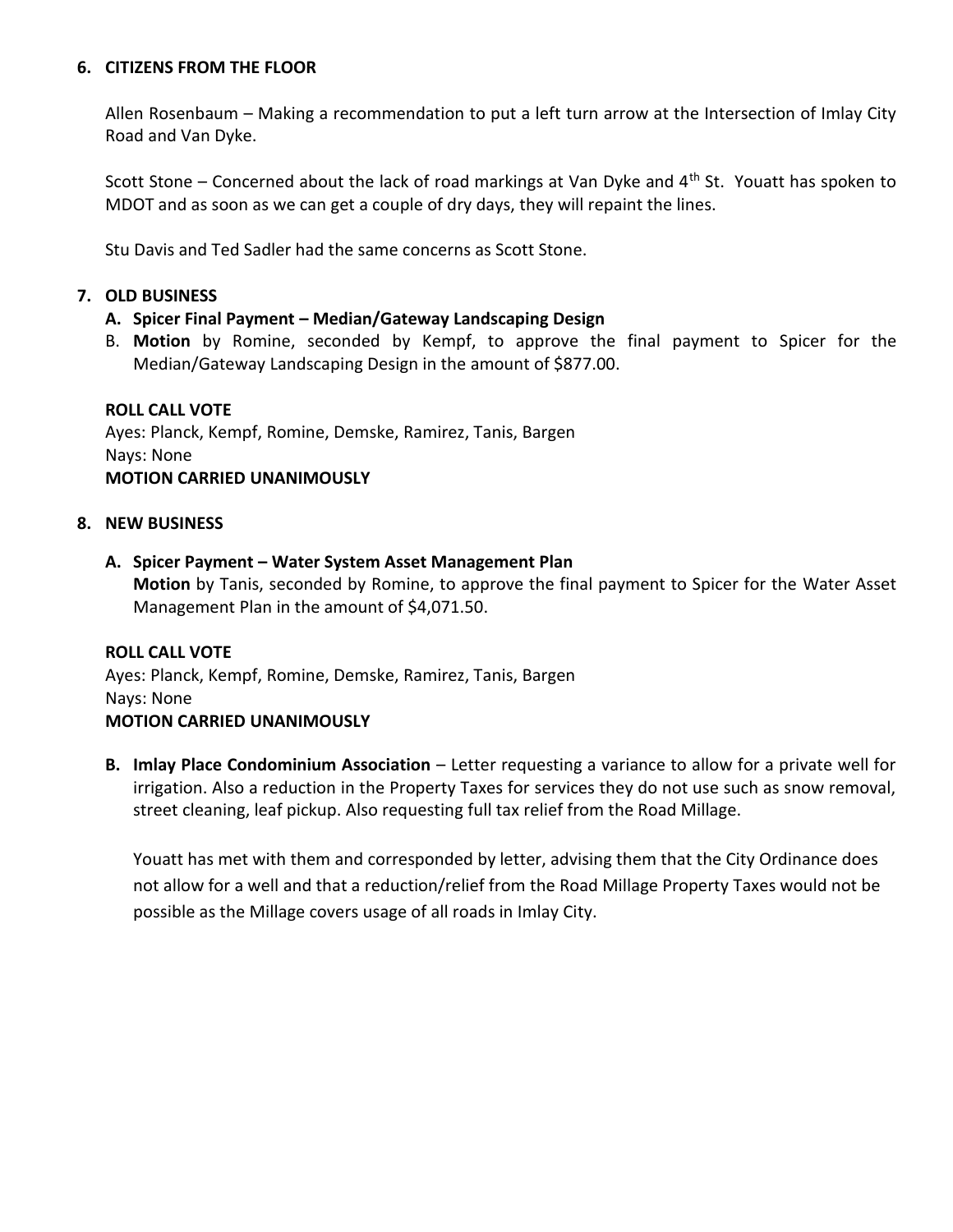# **C. Resolution 2018-1 – To establish 2018 Special Assessment Tax Roll of Unpaid 2017 Charges**

For the following parcels: I19-81-100-000-00 - \$530.09, I19-73-400-000-00 - \$498.30, I20-10-000-000- 00 - \$125.00, I20-06-700-000-00 - \$125.00. A total of \$1,278.39.

**Motion** by Tanis, seconded by Romine to confirm the Special Assessment Tax Roll for Unpaid 2017 Charges in the amount of \$1,278.39

 **ROLL CALL VOTE** Ayes: Romine, Kempf, Demske, Ramirez, Tanis, Planck, Bargen Nays: None  **MOTION CARRIED UNANIMOUSLY**

# **D. Audit Proposal – Smith & Klaczkiewicz, PC - 3 year Term**

Youatt informed the Board that the contract with Smith & Klaczkiewicz had expired and highly recommended renewal as they do an outstanding job guiding us throughout the year with no additional fees.

**Motion** by Ramirez, seconded by Demske to approve the audit proposal with Smith & Klaczkiewicz in the amounts as follows: 2018 - \$10,900.00; 2019 - \$10,900.00; 2020 - \$11,000.00.

# **ROLL CALL VOTE** Ayes: Romine, Kempf, Demske, Ramirez, Tanis, Planck, Bargen Nays: None  **MOTION CARRIED UNANIMOUSLY**

# **E. Set Board of Review Dates**

- 1. Organizational Meeting Tuesday, March 13, 2018 at 8:30am
- 2. Public Meeting Monday, March 19,2018 from 2-5pm and 6-9pm
- 3. Public Meeting Tuesday, March 20, 2018 from 9am 12pm, and 1-5pm

**Motion** by Romine, seconded by Tanis to approve the dates for the March Board of Review **MOTION CARRIED 6 -YEAS; 0- NAYS; 1 – ABSTAIN, Demske**

# **F. Rowe Professional Services – Proposed Property Survey**

**Motion** by Ramirez, seconded by Tanis to approve the Rowe Professional Services Property Survey Proposal for the DNR Parcel located at 571 E Borland Rd, in the Amount of \$ 2,100.00.

# **ROLL CALL VOTE**

 Ayes: Romine, Kempf, Demske, Ramirez, Tanis, Planck, Bargen Nays: None  **MOTION CARRIED UNANIMOUSLY**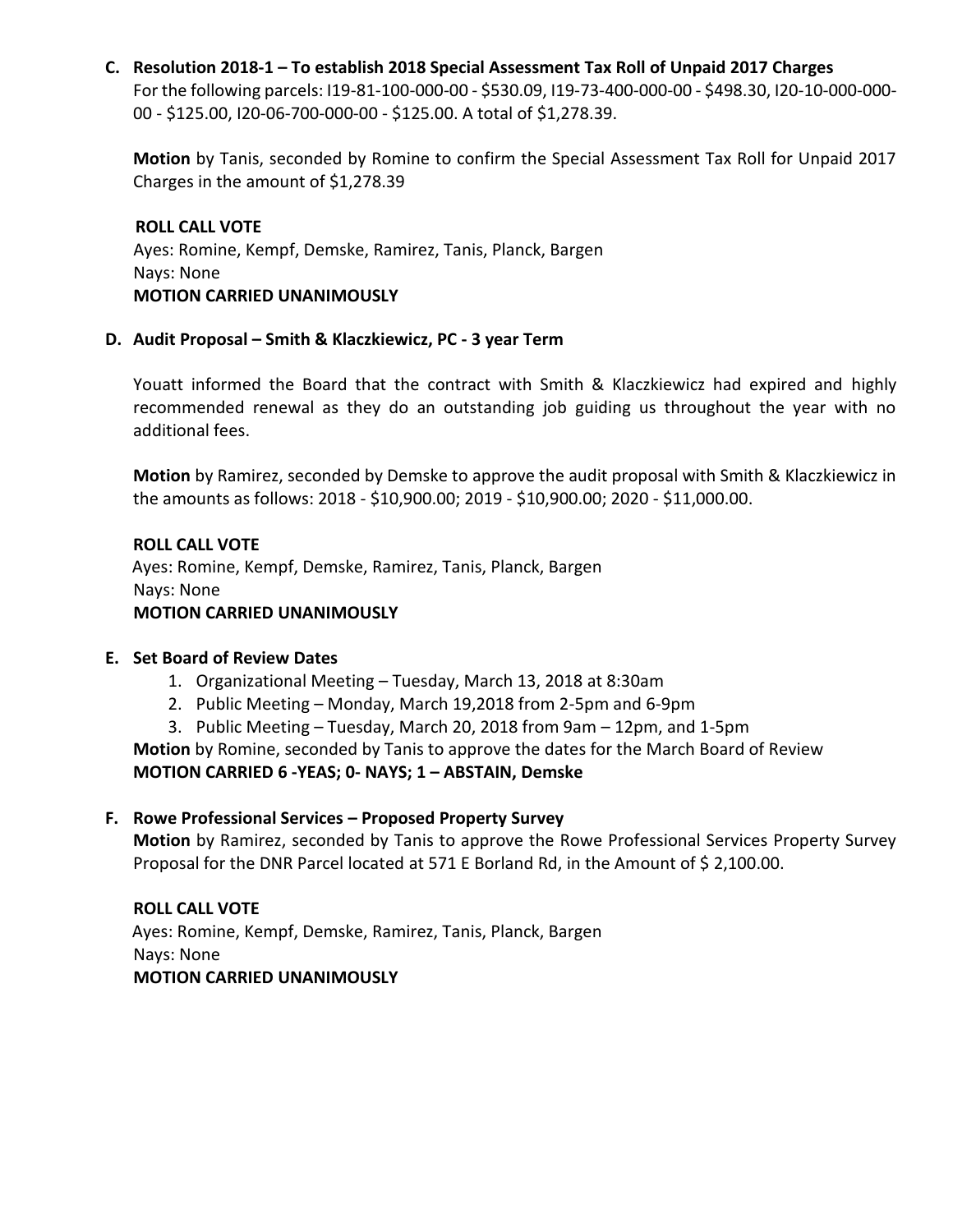# **G. Phase II Environmental Proposal from AKT Peerless – DNR Parcel**

Youatt stated that Phase I was reviewed at the last meeting and we were ready for Phase II which is the Environmental Site Assessment and Baseline Environmental Assessment. The City is aware that there was an underground tank that was removed.

**Motion** by Romine, seconded by Tanis to approve the Proposal from AKT Peerless in the amount of \$6,440.00

#### **ROLL CALL VOTE**

 Ayes: Demske, Kempf, Ramirez, Romine, Tanis, Planck, Bargen Nays: None  **MOTION CARRIED UNANIMOUSLY**

## **H. Spicer Group's On-Call Planning Services Proposal**

Youatt stated that this Proposal is to assist the City with Reviewing Site Plans as Presented. The Cost would be \$1,000 – to \$2,500.00 per Site Plan Review. Mayor Bargen inquired as to the average cost, Youatt \$1000-\$2500 is typical per Site Plan Review. Planck asked if the costs were passed on to the Developer. Youatt stated that they are and that the Developers would be pleased.

**Motion** by Ramirez, seconded by Romine to accept the Spicer Group's On-Call Planning Services Proposal.

# **ROLL CALL VOTE**

 Ayes: Tanis, Planck, Romine, Ramirez, Kempf, Demske,Bargen Nays: None  **MOTION CARRIED UNANIMOUSLY**

# **I. Meter Purchase – ETNA Supply**

Youatt presented a Proposal to purchase 115 additional Water Meter Radioreads. Currently about a 3<sup>rd</sup> of the City has had the Radioreads Installed. This allows for driveby and pickup reads. This has been budgeted for in the current year. Demske asked how the location is determined for placement. Youatt stated that they will move to the area next to where they last placed meters until all have been replaced. Ramirez asked if the City required the meter replacement and does the homeowner have an option. Youatt stated that it is not a City Requirement and that the homeowner does have an option, but has not received any complaints from the Residents. Ramirez stated that he saw an increase in the water bill since they replaced his meter. Youatt stated that the new meters are more accurate.

Motion by Romine, seconded by Demske to approve the purchase of 115 Water Meter Radioreads from ETNA at the total cost of \$14,950.00.

#### **ROLL CALL VOTE**

 Ayes: Planck, Romine, Ramirez, Kempf, Demske, Tanis, Bargen Nays: None  **MOTION CARRIED UNANIMOUSLY**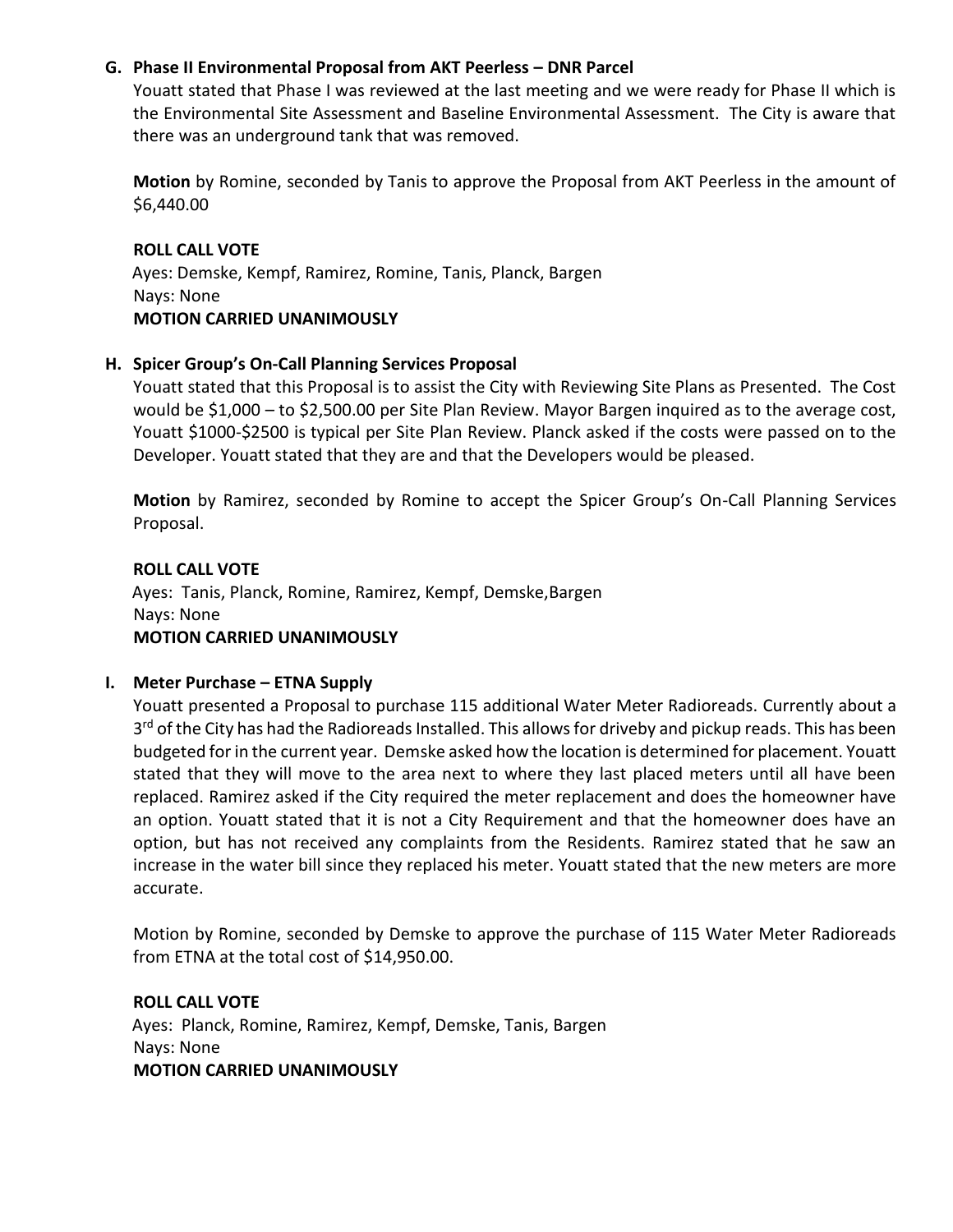# **J. USDA Grant Application for a new Police Car**

Youatt stated that the New Police Car would be fully equipped. The cost will be offset by a Federal Grant that we have received in the past. This is the financial proposal to enable the City to provide the funds for the budget. The Proposal Estimate is \$49,195.00 with the Federal Grant to be in the amount of \$14,758.00 and the cost to the City \$34,437.00.

**Motion** by Romine, seconded by Ramirez to approve the Proposed Estimate from the Federal USDA to purchase a New Police Car in the amount to the City to be \$34,437.00.

**ROLL CALL VOTE**  Ayes: Demske, Kempf, Ramirez, Romine,Tanis, Bargen Nays: None  **MOTION CARRIED UNANIMOUSLY**

# **9. MANAGER'S REPORT**

Youatt referenced a letter received from the City's internet carrier – Charter Communications. Charters' franchise agreement expires in November 2020 but needs to be renewed 30 to 36 months prior to expiration of the franchise. Mayor Bargen asked if we could get with other Townships inquiring about their costs and carrier.

Youatt presented a letter of appreciation from the Ruth Hughes Memorial District Library for a donation in the memory of Richard Allen Jurn. The Library has purchased a book named "The Complete Outdoors Encyclopedia, by Vin Sparano and a memorial bookplate will be added into the volume.

Youatt presented a proposed budget from GLWA – Great Lakes Water Authority. This budget starts July 1, 2018 and is budgeted in our current year. Ed Priehs, DPW Supervisor and Youatt met with GLWA and amended the contract for peak hours. The amount was reevaluated in October enabling us to see a reduction in rates proposed initially by GLWA. Mayor Bargen asked if the reduction reflects our usage of automating our meters. Youatt stated that the meters are to our benefit, particularly with Pinnacle as they use ½ the water supply. We should see a savings in water costs.

Youatt stated that EMS named Russ Adams the new Operations Manager.

Youatt will be meeting with the engineers regarding utility construction plans for the Assisted Living Project. The City will be extending the Utility Lines along S. Almont Avenue.

Youatt will meet with Pat Rankin-WWTP Supervisor, Ed Priehs-DPW Supervisor, and Chief Scott Pike to review current Union contracts, along with our labor Attorney, Gary King from Keller-Thomas Law Firm.